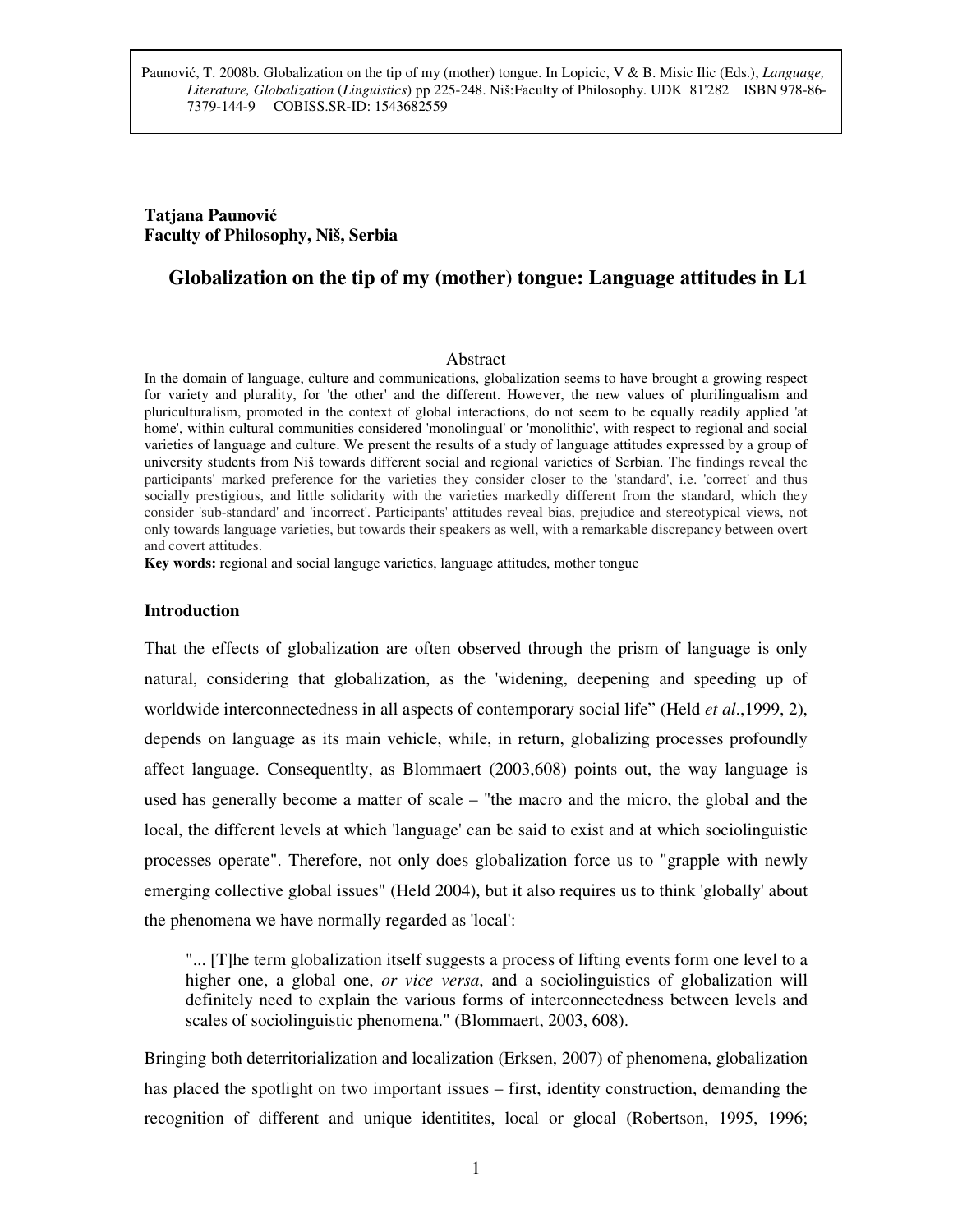Wellman, 2002; Block & Cameron, 2002), and second, linguistic and cultural diversity (Kachru, 1998; Phillipson, 2001, 2004; Crystal, 2003; Byram 2007), promoting the respect for 'the other' and the different.

However, it seems that the values of diversity and plurality, promoted in the context of international communications and multi-cultural environments, are not equally readily applied 'at home', within communities viewed as monolingual and homogeneous in terms of national, cultural and language space, such as, for instance, Serbian. When it comes to regional and social varieties, respect for different ways of speaking may be overtly advocated, but is not really evident in individuals' daily interactions. A remark by a taxi cab driver from Albuquerque, quoted by Wolfram in his article *Language Diversity and the Public Interest* (2008,187), perfectly examplifies the common view of the status and importance of langauge varieties: "That's the good thing about dialects; anybody can do it *as a hobby*."

# **Language attitudes and language varieties**

Language attitudes, as complexes of cognitive, affective and behavioural components, are increasingly recognized as an important 'window' into speakers' social identity. Attitudes to 'standard' and 'non-standard' English varieties have been researched extensively – in the USA (Lippi-Green, 1997; Milroy, 2001; Fought, 2002) and the UK (Edwards, 1994; Giles & Coupland, 1991; Macafee 1994; Milroy, 1999), as judged by both native and non-native speakers (Ladegaard 1998, Garret *et al.* 2003; Hiraga, 2005; Coupland & Bishop, 2007). However, langauge attitudes towards varieties of 'small' langauges such as Serbian are rarely investigated (Cveticanin & Paunovic, 2007; Paunovic, 2007a, b; Cveticanin, 2007). In Serbian folk linguistics, the very term 'dialect' is felt to stand for older, mostly rural and mostly outdated linguistic sub-systems, spoken  $-$  if at all  $-$  by small groups of elderly speakers at some remote geographical spots. 'Dialects' are felt by many people to be little more than picturesque ornaments that add to the vividness of literary prose – exotic relics, rather than living language forms used by real people in their daily life. That is probably why research into varieties of Serbian spoken by a great number of people in regional centres and urban environments is scarce.

Attitudes towards language varieties are an important motivating factor in speakers' social interactions, being closely linked to dimensions of solidarity (identification) and status (power, prestige) (Fairclough, 1989; Ng & Bradac, 1993; Reid & Ng, 1999). Since speech varieties function as markers of social self-classification (Hudson, 1996) and social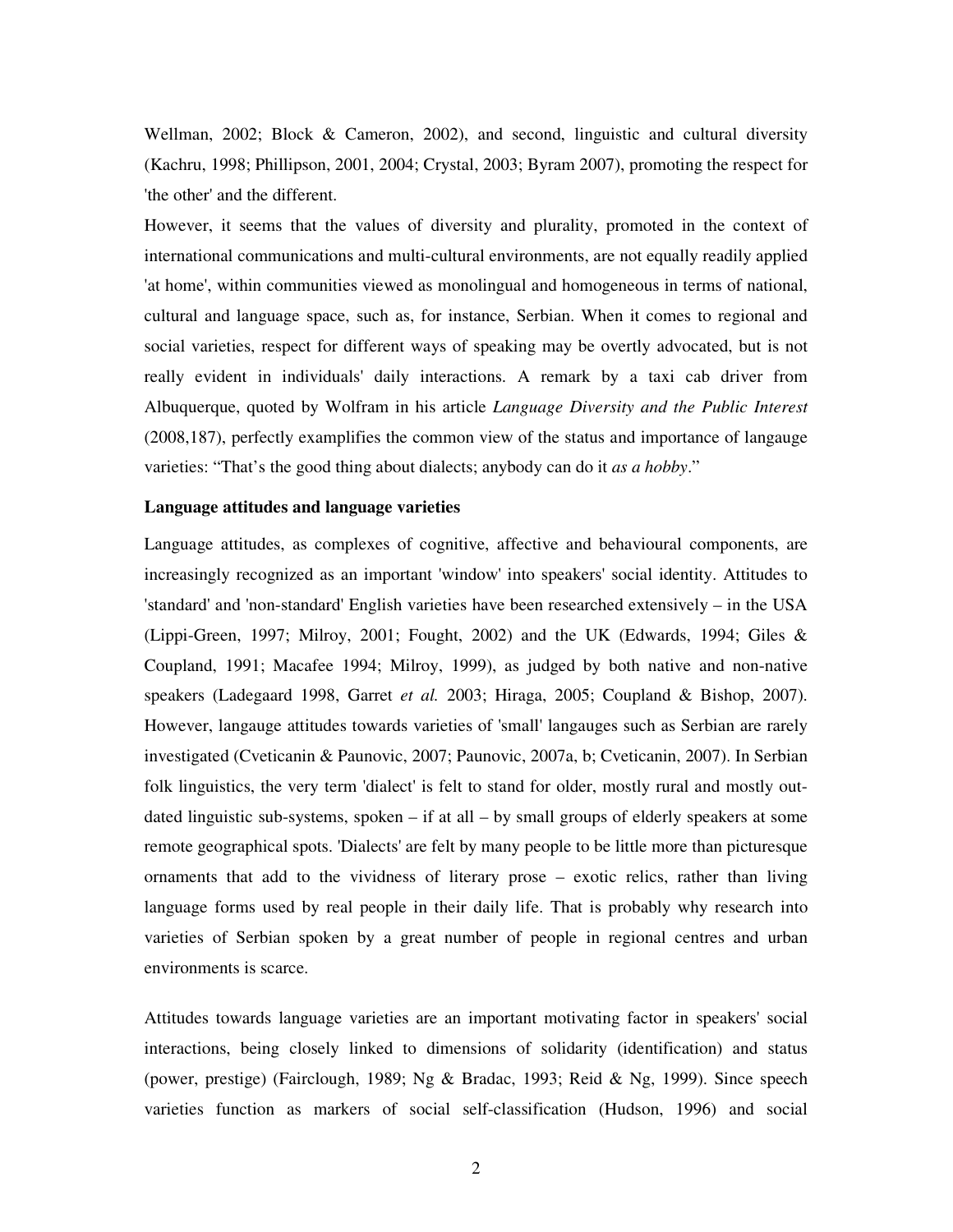acceptance or rejection, code-switching between varieties or dialects for different purposes and in different situations is an integral part of speakers' communicative and pragmatic competence, as well documented by research (Labov, 1972; Trudgill, 1983; Tajfel, 1981; Ferguson,1991;). Speech convergence signals social inclusion, while divergence signals exclusion or distance (Hudson, 1996:236), so the native regional variety may be used by its speakers as the 'password code' that ensures acceptance by their native community, the ingroup, while a more prestigious variety would be used to ensure acceptance by the out-group. Thus, speech 'accomodation', or, as Patrick (2007) terms it, 'overt prestige' involves the usage of the langauge forms "that are used by a high prestige group in order to claim inclusion", while 'covert prestige' involves the use of language used by a "low prestige group, in order to mark solidarity with that group". As a result, switching between varieties is a constant linguistic interplay of power and solidarity. For instance, McKenzie's research findings (2007, 2008) confirm that standard varieties of English, British or American, tend to be judged positively in terms of 'status', while non-standard varieties are evaluated more highly in terms of 'solidarity,'particularly when the judges are speakers of a non-standard variety themselves.

More importantly, regional varieties different from the 'standard' tend to be associated with sociocultural and socio-economic characteristics of the region in which they are used, so that people's attitudes towards such *language* varieties are often shaped by social, economic and cultural factors (Hudson, 1996; Wolfram & Christian, 1989; Daniels, 1998). Due to such complex interrelatedness of regional and social dimensions, speakers of varieties remarkably different from the 'standard' often feel that the 'standard' variety is the 'high status' one, the 'correct' and 'authentic' version of the langauge, while, in comparison, their native variety is 'low-status', 'incorrect' or deficient. Many speakers of Serbian would agree that the varieties of Serbian different from 'standard speech' are often subject to scorn, ridicule or at least affable jokes, and are often judged in folk linguistics as 'sub-standard', incorrect and inferior. This is shown by research findings on several langauges, among others, by the study conducted in the USA by Holland McBride (2006). Her research focused on the experience of successful professional women, native speakers of a variety remarkably different from Standard American English – the Appalachian English. Her participants stated that their professional environment expected the use of the standard variety, 'along with societal beliefs that Appalachian English is an inferior language variety' (*ibid.*, 1). They did not express overtly negative attitudes towards the standard variety, though, and acknowledged the 'professional promise' it offered them. On the other hand, they took pride in their native variety, and felt it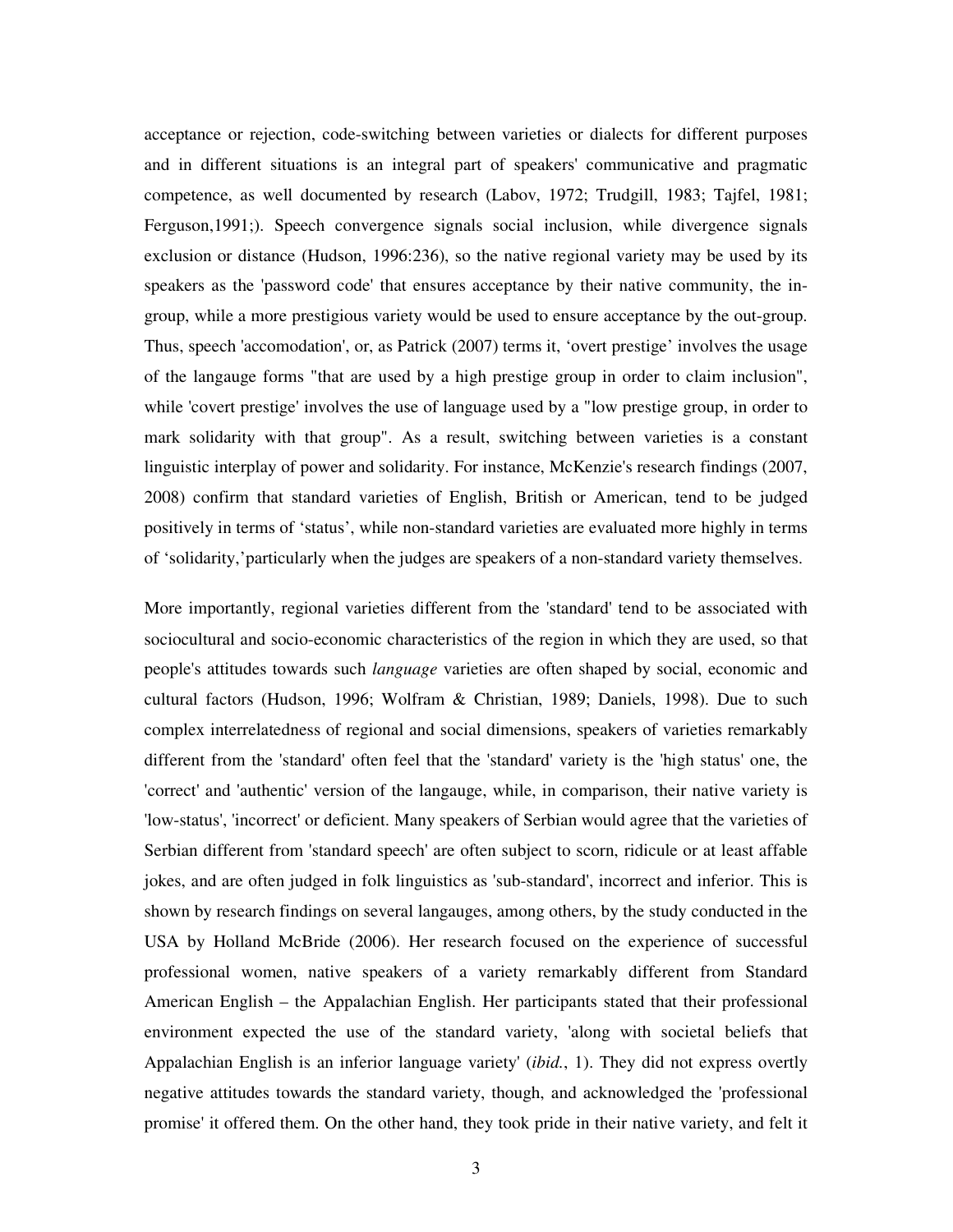was part of their heritage and identity. This is how Holland McBride, herself a native speaker of Apallachian, describes her feelings about her vernacular:

'It is the language of my ancestors, the people who have loved me, supported me, taught me to love Appalachia while also teaching me to love and appreciate the world outside of my Appalachian home... I will never leave my native variety behind. It comforts me. It speaks to my soul. ... Appalachian English feels comfortable. It is a reflection of my identity. (Holland McBride, 2006,1)

The fact that they felt obligated to 'standardize' (accommodate) their speech led the participants in this study to very ambivalent feelings about both the standard and their native variety. Negative pressure at school or in the working environment made them feel that if they spoke in their dialect they didn't "measure up in some way to societal expectations". In order to balance their membership in the two speech communities, such speakers "balance the two language varieties through bidialectism", and "perpetually strive for more standardization as their careers develop" (*ibid.*).

Because standard varieties are promoted through academic, educational and professional environments, and sometimes even through legislature (Ng, 2007), speakers of different native varieties often feel a conflict in their daily life. As Holland McBride puts it, they feel "pulled in two competing directions" (2006, 7), because they have to choose between "group solidarity and evaluation of social and educational stature by external groups of speakers", and they must constantly "weigh the considerations of status and solidarity as they pertain to speech". Furthermore, whether "blatant or subtle" (Ng, 2007), the pressure of linguistic discrimination makes it obvious that their native variety is considered inferior. For instance, Holland McBride quotes typical comments made "almost entirely by superiors at work.": 'If you don't lose that accent, you'll never move up in this company', or 'Do all Southerners think as slowly as they talk?' (Holland McBride, 2006,12).

As shown in numerous researches on English varieties (Garret, 2001; Garret *et al.* 2003; Coupland & Bishop, 2007), speakers' attitudes are often stereotypical and prejudiced; furthermore, negative attitudes to *language varieties* are easily translated into negative atttitudes to their *speakers*. Therefore, regional differences in *language* are readily associated with certain personal traits, especially related to amiability, skilfulness, and intelligence: And all this often results in social pressure, rejection or even language discrimination (Daniels, 1998; Lippi-Green, 1997). As Ng (2007) puts it, "discrimination against particular linguistic groups is the unfair treatment of an individual or a group of individuals on account of their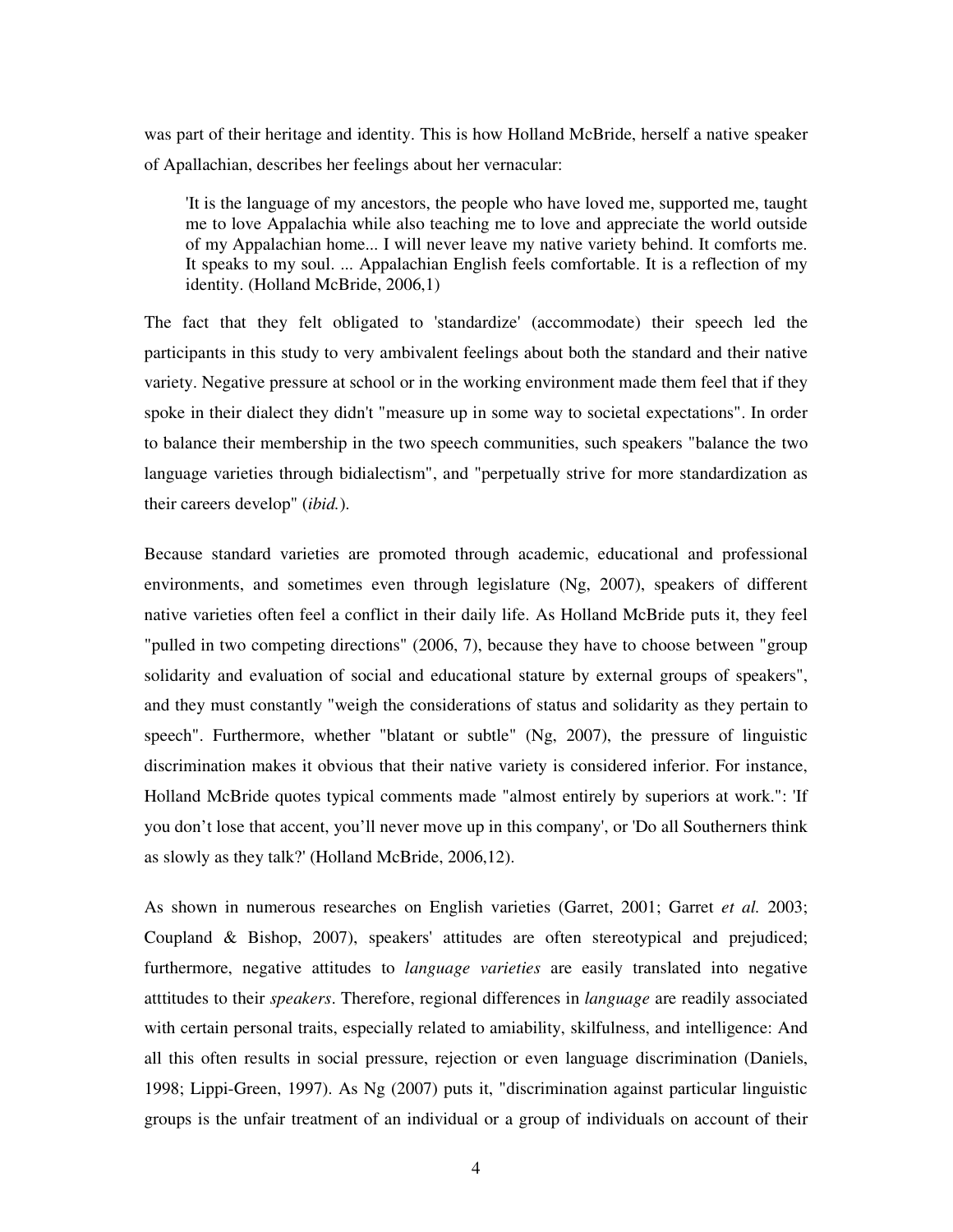language or speech features such as accent. It may be practiced despite legal or human rights proscription or, ironically, with the blessing of the law" (*ibid..,* 106-107).

### **Previous research**

All these issues are more and more widely recognized as important for identity construction and social interactions, and are investigated in various speech communities. Most often, research involves bilingual speakers and members of linguistic minorities (McKirnan & Hamayan, 1984; Lo, 1999; Weisman, 2001; Lawson, 2004; Scott Shenk, 2007; Bergman *et al,*  2008;). More and more researches, however, focus on traditional 'monolingual' communities and the role of dialectal and social varieties, some of them even qiestioning the traditional notion of the 'standard' (e.g. Coupland, 2000). Abrams and Hogg (1987), for instance, investigated language attitudes in Scotland, as related to social identity. They expected, on the basis of social identity and self-categorisation theories, that ingroup speakers would be evaluated more positively than outgroup speakers, especially when of equal status, but their findings showed that in Scotland both varieties were judged as relevant in different situations. Mann (2007) researched langauge attitudes as related to language learning and linguistic accommodation in Wales, while Ray and Zahn (1999) compared language atttitudes towards New Zealand Englsih and Standard Americn English among New Zealand listeners. Beckford Wassink and Dyer (2004), comparing two specific varieties of English, spoken at Corby, United Kingdom, and in Kingston, Jamaica, point out that for bidialectal speakers phonological variants, in fact, 'index distinct and different identities', with the more stigmatised variety serving as 'a means of marking local identity and pride'.

Researches are by no means restricted to English-speaking communities. Heller's (2003) research into attitude and identity issues focuses on Francophone Canada. Ogbu (1999) studied attitudes towards Ebonics, the variety of English spoken by Afro-American speakers, and the relation of language and identity. Dundes and Spence (2007) also discuss how black dialect is judged, and point out the necessity to educate students to recognize racism. Ihemere (2006) investigated attitudes to different langauge varieties in Nigeria, and Migge (2007) investigated code-switching as related to social identities in the Eastern Maroon community of Suriname and French Guiana, while the study presented by Assaf (2001) compares attitudes of Palestinian students towards modern standard Arabic and Palestinian city Arabic.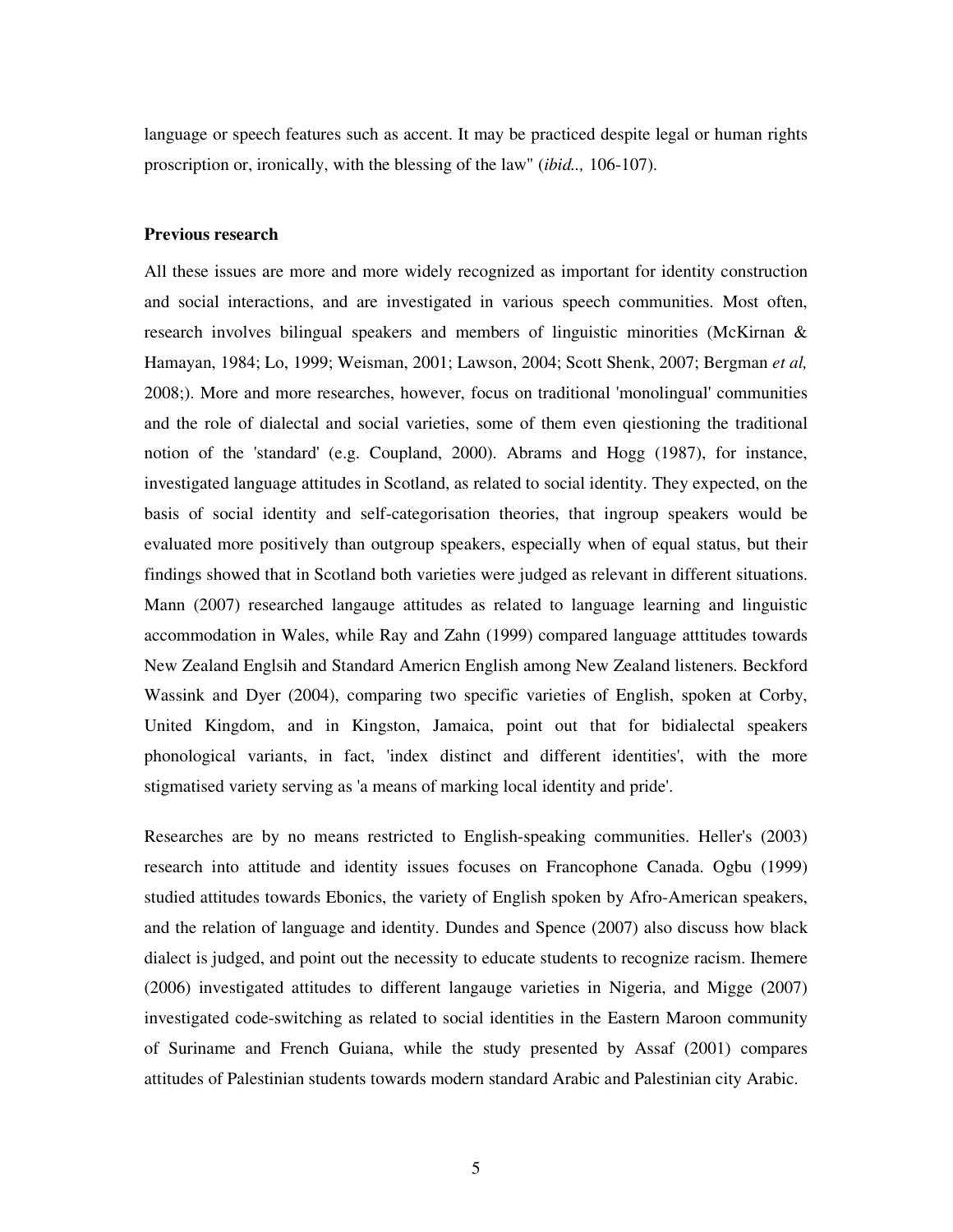That language varieties and speakers' attitudes are recognized as socially very relevant is evident from many discussions of education, language policies and socially important practices. For instance, Thompson (2004) discusses the policy for language education in England, Wolfram *et al* (1999) discuss the status of dialects in schools and communitites in the UK, while Martínez-Roldán and Maláve (2004) investigate how language ideologies influence education, and discuss how literacy and identity can be mediated in Mexican students in the USA. In the Serbian context, Filipovic (2007, Filipovic *et al*. 2007) discusses foreign langauge policies. Finaly, the paper by Alvarez Veinguer and Davis (2007), on the status of the Tatar lanaguage in national schooling in Kazan, draws attention to the role that educational and langauge policies and institutions play in shaping speakers' attitudes and their identity. The authors conclude (*ibid.*,203) that "schools, in consort with other institutions, create and reproduce concrete and specific symbols, a cultural representation that simultaneously reinforces a sense of 'belonging' and 'communality', as well as 'otherness'and 'differentiation'… However, differences between Tatars and non-Tatars in attitudes to the language, different readings of history, and differences in representing the 'other', cannot be understood in terms of interaction between ethnocultural or national groups without reference to institutional strategies. ... They play an explicit role in reinforcing and promoting specific attitudes and representations." All these issues are in some way relevant for the study we present here.

#### **Present study**

The **aim** of our study was to investigate the attitudes expressed by the speakers of one type of variety of Serbian towards other varieties, especially in terms of status and solidarity, langauge discrimination and stereotypes. Therefore**,** we focused on the attitudes expressed by university students from Nis towards different varieties of Serbian, including the variety they recognized as 'standard'. The **research questions** we started from were the following:

- 1. What attitudes do young people express towards different varieties of Serbian?
- 2. Are their attitudes grounded in geographical proximity or governed by social factors?
- 3. To what extent and in what ways do language attitudes influence their social practices?
- 4. Are they aware of language discrimination?

The **population** consisted of 75 university students (33% male, 67% female) from state and private universities in Niš, the regional centre of South-East Serbia. All the participants were students of social sciences or humanities (management, law, journalism), aged 19-21. As their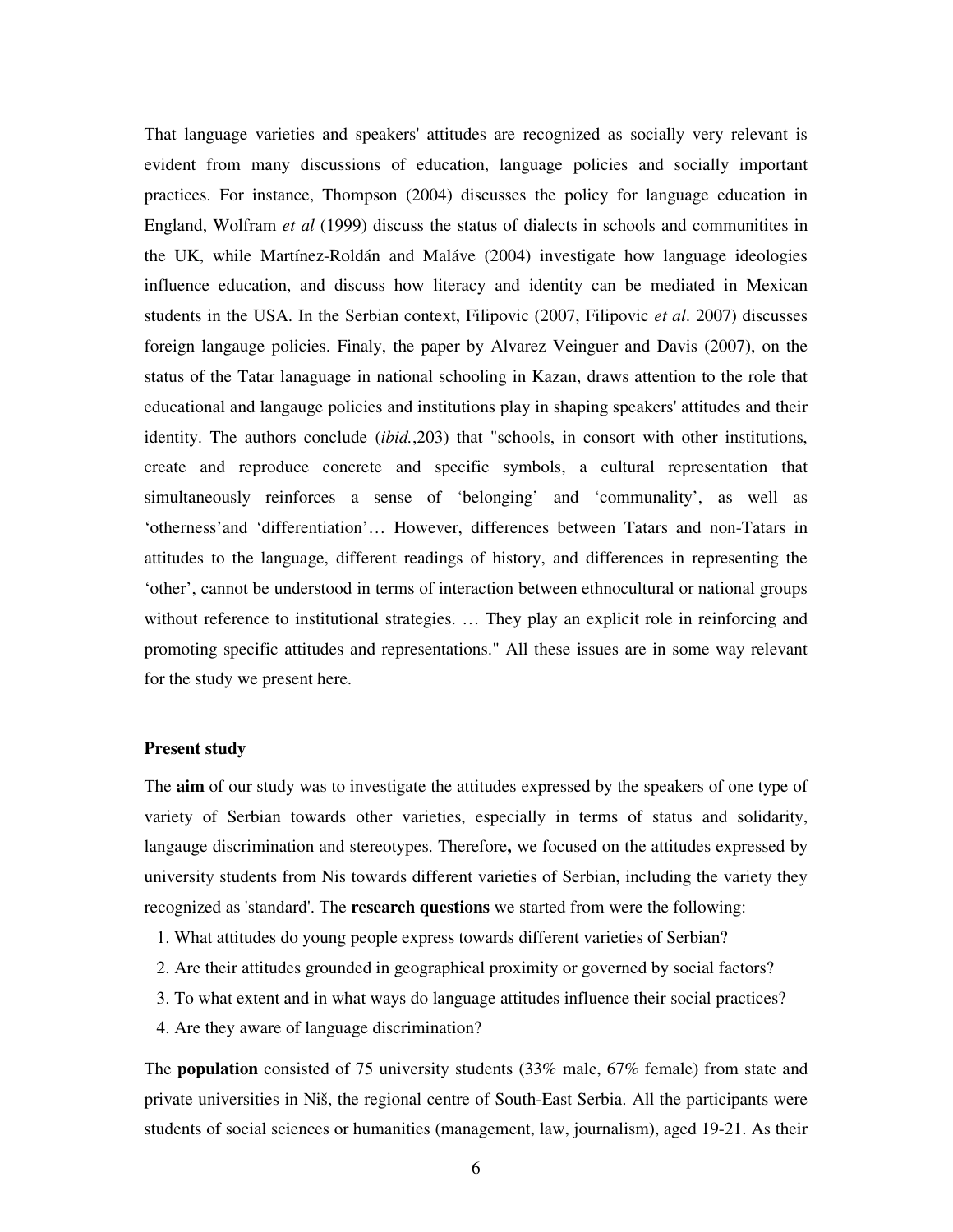place of permanent residence in formative years (primary and secondary school), 64% participants stated Niš or the Niš county, 20% Southern Serbia, 5% Kosovo, 3% places in Eastern Serbia, 2% in Central Serbia, and 6% elsewhere. Therefore, we could regard 94% of our participants as native speakers of some type of south-east variety of Serbian.

**Methodology and procedures.** The **research instrument** used for data collection was a single direct-method questionnaire distributed by participants' teachers in class. It consisted of 7 background questions (age, gender, place of birth, place of residence in formative years, mother tongue, nationality, faculty/area of study) followed by the main part containing 30 items: 16 contained bipolar 5-point semantic differential scales; 10 were in some form of bipolar (yes/no) choice (for one or more elements of the item) and 4 contained open-ended questions asking the participants to elaborate on the reasons for some of their choices. The questionnaire did not specify or define any regional variety of Serbian; the term 'standard' Serbian' was not defined either, because we sought to elicit the participants' opinions about what constitutes 'standard speech'. The formulation 'the way people speak' was used to include both the grammatico-lexical and the pronunciation aspect of varieties. The questionnaire focused on four general topics: 1) the participants' native variety, its characteristics, its role in their feeling of identity and pride, their attitudes towards this variety, and the social contexts in which they commonly use it; 2) the variety they perceive as standard, its characteristics, its role in their life, their attitudes towards it and the social contexts in which they choose to use it; 3) other regional varieties of Serbian and their attitudes towards them; 4) the participants' awareness of and experience with accommodation or the pressure to 'standardize' the way they speak, and with language discrimination Our **quantitative data analysis** included standard descriptive statistics (frequencies, central tendencies, variability) and, for bipolar semantic differential scales, T-tests, ANOVA comparisons, F-factor and correlations.

## **Results and discussion**

**'Standard' Serbian.** The participants' overall attitude to standard speech was not straightforwardly positive. Only 50.7% of them expressed an undivided positive attitude, which, with 26.7% of participants who expressed 'mostly' positive attitudes, left 23% of the participants on the neutral or negative side of the five-point scale. In the participants' perception of the 'standard variety', grammatical correctness plays a more important role than pronunciation: while 'grammatically correct' speech was deemed important by virtually all the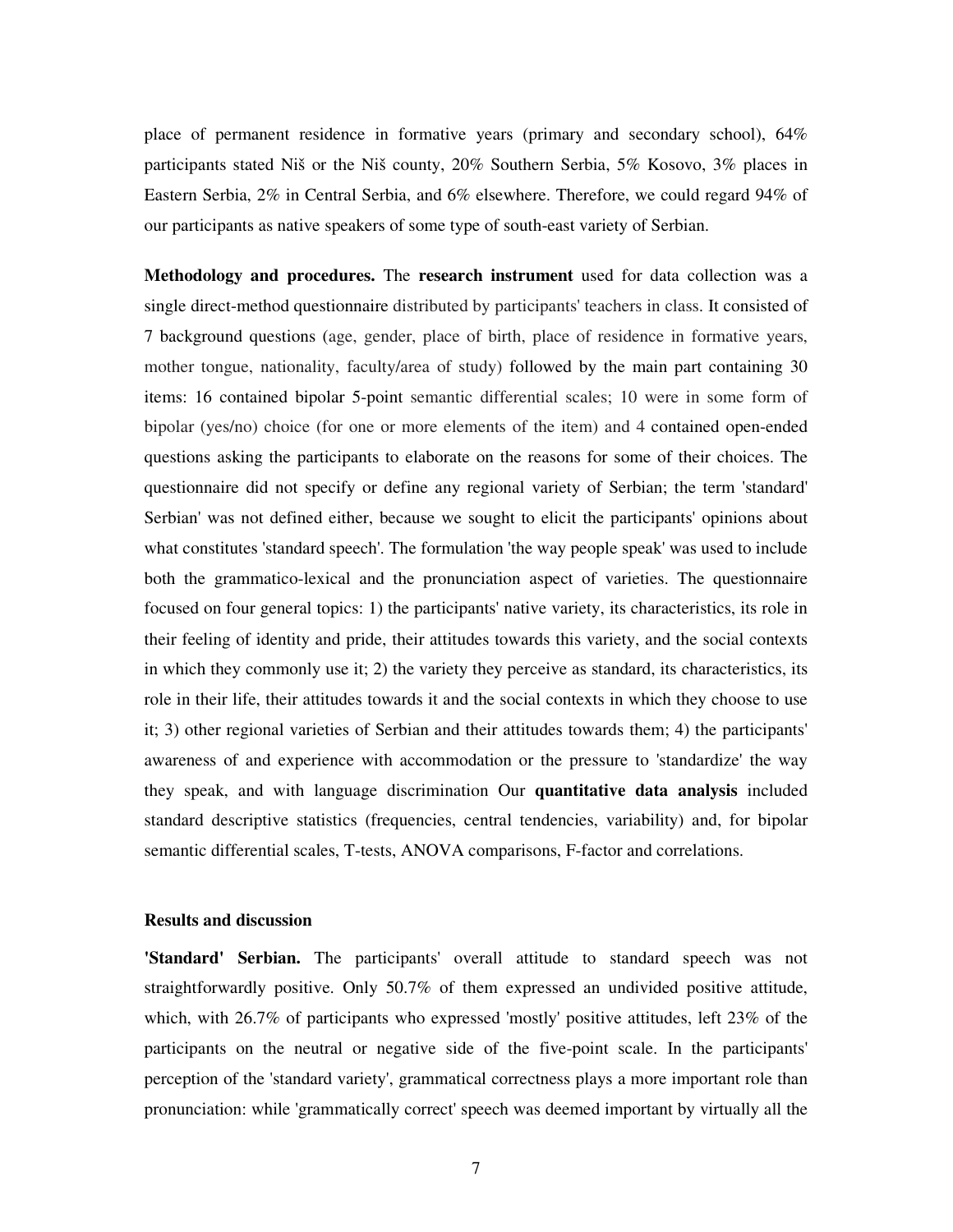participants (78.7% yes, 21.3% mostly), pronunciation was viewed as an essential element of 'standard speech' by 60% of the participants, with 37.3% whose answer was 'mostly'.

When asked to focus on the essential properties of 'standard speech', the only feature singled out as doubtlessly identifying was word-stress placement (by 76% of the participants), while other features (see Table 1) were recognized as important by less than half our participants, with no significant correlations with either their area of study or their place of residence. Interestingly, the pitch accents commonly described in linguistic literature as the main distinctive property of Standard Serbian were regarded relevant for the standard variety by only 41% of our participants, and only 48% agreed that vowel length was relevant. Intonation was not recognized as an important distinctive property of 'standard' speech.

|                                                          | yes    | n <sub>0</sub> | 7     |
|----------------------------------------------------------|--------|----------------|-------|
| Segments e.g. $/6$ , $\dot{c}$ , $d\dot{z}$ , $a$ , $e/$ | 47 $%$ | 48%            | 5%    |
| Stress-placement                                         | 76%    | 19%            | 5%    |
| 4 pitch accents                                          | 41 $%$ | 54 %           | $5\%$ |
| Length of some vowels                                    | 48 %   | 47%            | $5\%$ |
| Utterance intonation                                     | 37 %   | 58 %           | 5%    |

Table 1. The characteristics of 'standard speech' perceived as relevant

We wanted to explore whether our participants relied on regional or on social factors more heavily in identifying 'standard' speech, so one of the questions asked them if there was a region in Serbia where 'standard' Serbian was spoken. Only 10% singled out certain regions (Vojvodina and three towns in Central Serbia), while 80% rejected this possibility. However, as many as 59% commented that "it's a matter of 'education'" and not the place you live in, thus showing that their perception of varieties was more closely associated with social factors, especially with 'correctness' and 'education' when the standard variety was concerned.

Concerning the social contexts they associated with 'standard speech', most participants singled out national TV stations, cultural performances (theatre, manifestations) and L1 classes at school as those places where they could actually hear the standard variety. Ranked by mean values (Table 2) on the scale from 1=yes to 2=no, these situations ranged from 1.16 to 1.37.

| Situations ranked by mean valuess | $l = yes$ $2 = no$ |
|-----------------------------------|--------------------|
| National TV stations              | 1.16               |
| Cultural performances             | 1.24               |
| $School - L1$ teacher             | 1.35               |
| School – in class /teachers       |                    |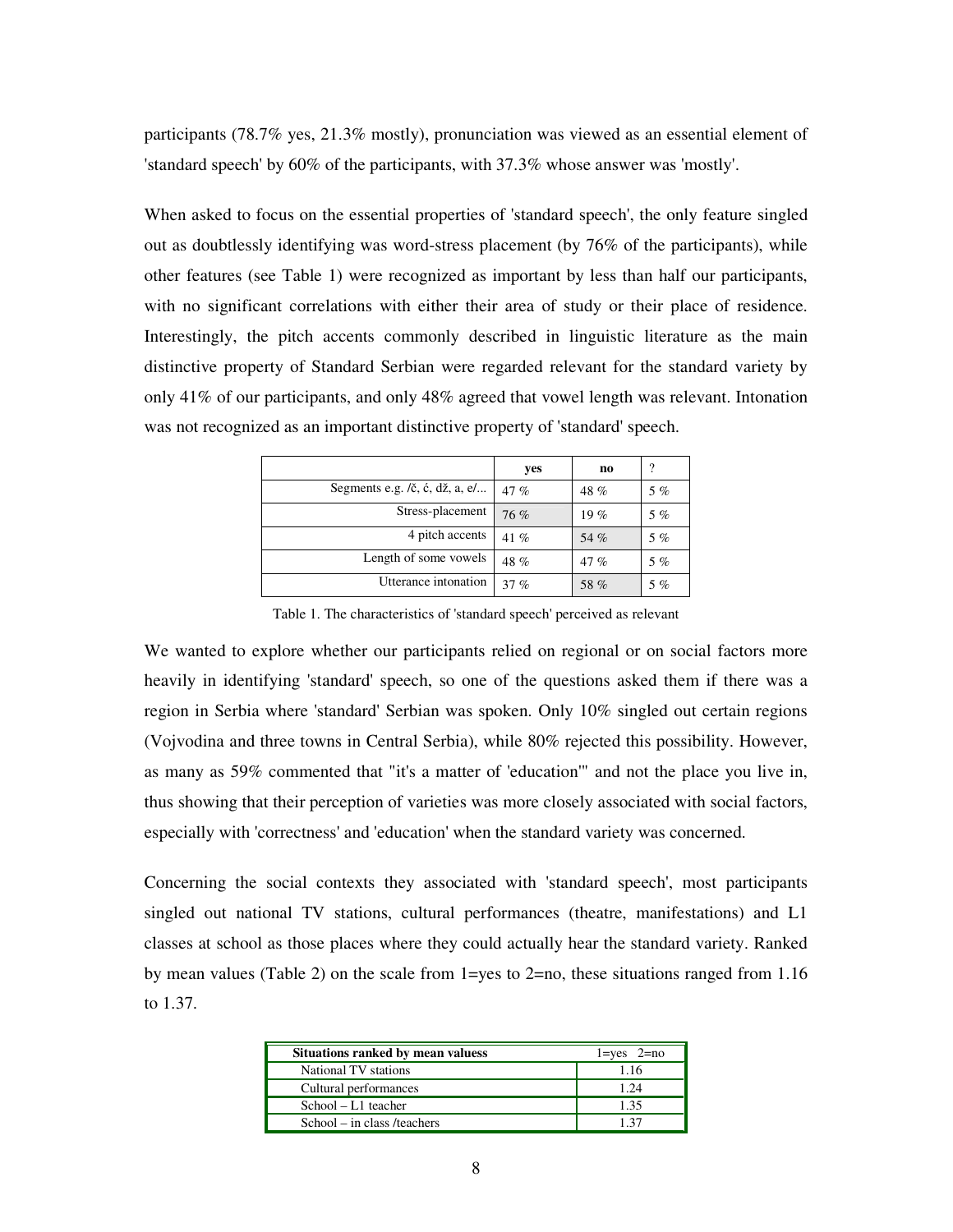| Family                  | 1.55 |
|-------------------------|------|
| Local TV & radio        | 1.71 |
| Close friends           | 1.79 |
| $Classmates - in class$ | 1.81 |
| Town - public places    | 1.87 |
| During breaks, club     | 1.92 |
| <b>Neighbours</b>       | 1.92 |

Table 2. The contexts in which participants think 'standard' speech is used, ranked by mean values

All the other social conexts offered in the questionnaire were ranked on the negative part of the scale, ranging from mean values 1.55 to 1.92, showing that the participants did not associate 'standard Serbian' with communication in their families, with their friends and schoolmates, on local TV and radio stations, or the streets of their hometown.

**Regional varieties of Serbian.** Overall, our participants expressed a positive overt attitude to different geographical varieties. When asked about the regional variety they 'liked' the most and found 'beautiful and pleasant', 70% responded and singled out Central Serbia (41%) or Vojvodina (21%); Southern (5%) and Western Serbia (3%). Dislike for specific varieties was much less straightfowardly expressed, and fewer participants associated negative feelings with some varieties, notably with some places in Southern Serbia (28%), and, somewhat surprisingly, in Belgrade (21%), then, Eastern Serbia (5%) and Nis (3%).

One of the items in the questionnaire asked the participants to associate certain varieties of their choice with 4 traits. Relying only partly on previous research (McKenzie 2007, Garrett et al. 2003; Coupland & Bishop 2007), and much more on popular Serbian folk-linguistic beliefs and views, we chose the traits *funny, difficult to understand, primitive,* and *calssy/noble*. Initially, the former two (both negative) were inteded to represent the dimension of solidarity, and the latter two to be associated wtih status (one negative, the other one positive). However, the post-hoc principal component analysis showed that the two 'status' traits were indeed loaded on component 2, but that only one of the 'solidarity' traits was clearly loaded on component 1 (KMO .668, Bartlett's Test sig. .000), leaving the trait *difficult to understand* ambivalent with respect to status or solidarity (cf Tables 3 and 4).

|                         | Initial | Extraction |
|-------------------------|---------|------------|
| funny                   | 1.000   | .904       |
| difficult to understand | 1.000   | .683       |
| primitive / low         | 1.000   | 814        |
| classy/noble            | 1.000   | 872        |

Table 3. Extraction Method: Principal Component Analysis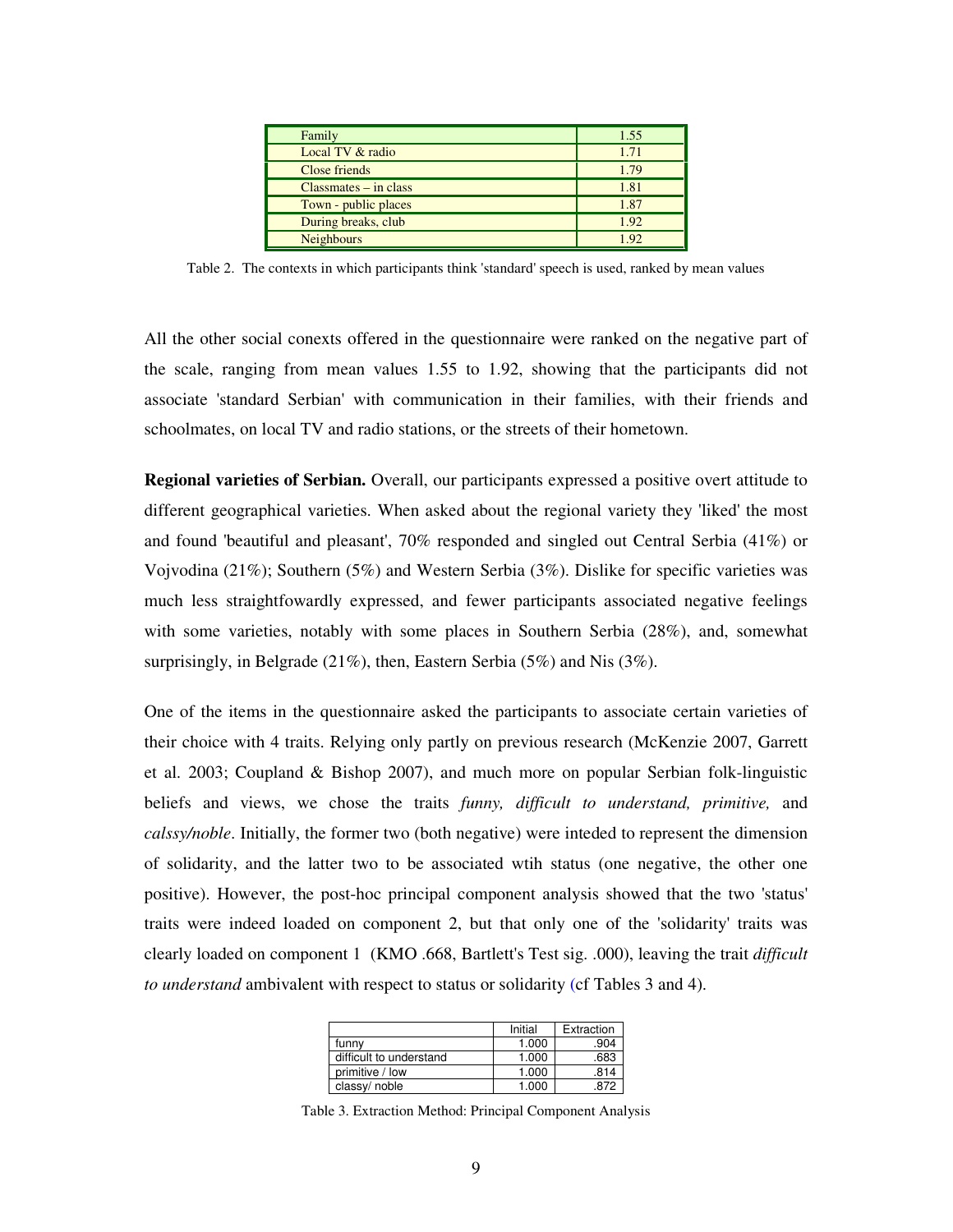|                         |      | Component |
|-------------------------|------|-----------|
|                         |      |           |
| funny                   | .086 | .947      |
| difficult to understand | .528 | .636      |
| primitive / low         | .782 | .451      |
| classy/noble            | .933 | .04       |

Table 4. Rotated Component Matrix. Rotation Method: Varimax with Kaiser Normalization. Rotation converged in 3 iterations

The participants more readily associated certain varieties wtih the trait pertaining to solidarity, than with the two traits related to status. The trait that provoked most responses was 'funny' which only 32% of the participants did not associate with any regional variety, then, 'difficult', which was not associated with any variety by  $43\%$ , 'primitive/ low' was not associated with any variety by 53% of the subjects and 'noble/classy' was not associated with any variety by 64% of the participants. Ranked by the frequency of positive answers, the Southern varieities were most readily judged as funny (13%), difficult (10%) and even as primitive/low (3%). Eastern varieties were judged as funny (8%) and difficult (5%) to a lesser degree, the varieties described as 'rural' were judged as funny (5%) and primitive/low (3%) by some participants, while a small number of participants described the varieties spoken in the North of Serbia, Nis and Belgrade as funny (3% each); Northern and Western varieties were judged as difficult by a small number of participants (3% each). The trait explicitely embodying high social status, power and prestige - *noble/classy* - was associated, by 8% of the participants, with only one varitety – that spoken in the North of the country (Vojvodina). Our findings, therefore, show that the attitudes expressed by our participants were pretty much in accordance with the common stereotypes about regional varieties of Serbian – Central and Northern varieties were judged much more favourably than Southern and Eastern varieties.

**Participants' native variety.** When asked to evaluate the variety spoken in their native langauge community, our participants expressed ambivalent attitudes, neither very positive nor very negative. As can be seen from the graph in Table 5, half the participants (54.7%) opted for the mid-point of the scale, with almost equal numbers on the positive (24%) and negative (21.3%) sides. Such ambivalent feelings are not uncommon for speakers of local varieties very different from the 'standard' and felt to be 'lower' or incorrect by their native speakers (cf. Holland McBride 2006).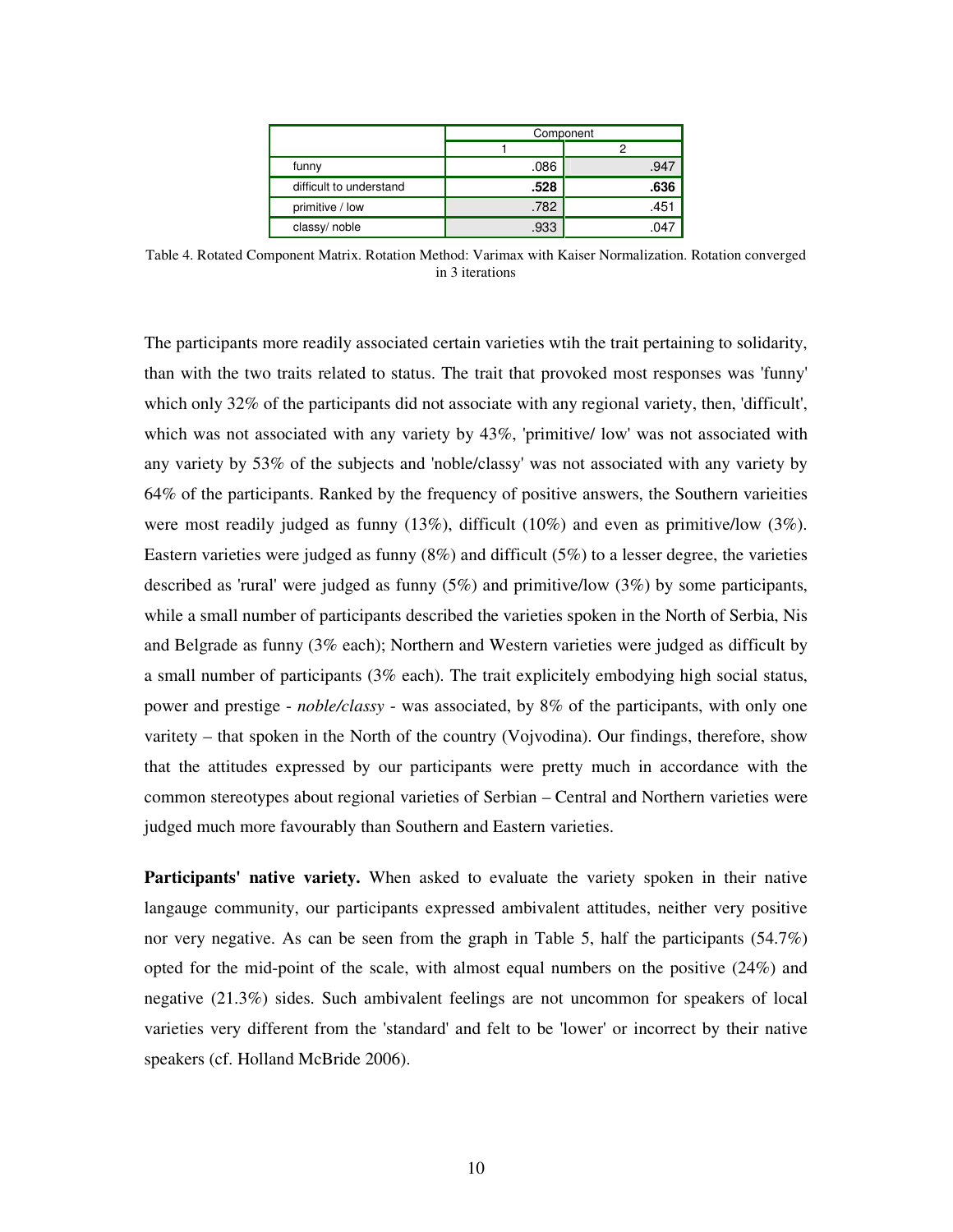

 Table 5. Do you like the way people speak in your region?

This was even more obvious when the participants were explicitely asked to compare their native variety to the 'standard', i.e. to say which is 'beter' or 'nicer'. The participants' native variety was felt to be 'not really as good/ nice' by as many as 54.7%, and not at all as good by an additional 10.7% of the participants, while only 32% felt it was 'as good' and only 2.7% judged it as 'better/ nicer' than the standard. When asked if they would be proud to be

recognized by the way they speak as members of their regional speech community, they expressed almost the same atttiudes: only 13% expressed pride, 25% said they would mostly enjoy that, while 19% were neutral, and 43% disliked that possibility. These findings also indicate the participants' ambivalent feelings about their own local langauge variety.

Asked to define the main characteristics of their 'local speech' that make it different from 'standard speech', most participants singled out word-stress placement (73%), the property they singled out as defining 'standard' speech in a previous question, too. The pitch-accent system or vowel length were not perceived as important (cf. Table 6), while the opinion about utterance intonation was divided. No significant correlations were found here with other variables, e.g students' area of study or place of residence.

|                                                                                                                                    | yes  | n <sub>0</sub> | ?  |
|------------------------------------------------------------------------------------------------------------------------------------|------|----------------|----|
| Segments e.g. $\ell$ , $\dot{\mathbf{c}}$ , $\dot{\mathbf{c}}$ , $\mathrm{d}\dot{\mathbf{z}}$ , $\mathbf{a}$ , $\mathrm{e}/\ldots$ | 24%  | 68 %           | 8% |
| Stress-placement                                                                                                                   | 73%  | 19%            | 8% |
| 4 pitch accents                                                                                                                    | 42 % | 50 %           | 8% |
| Length of some vowels                                                                                                              | 37%  | 55 %           | 8% |
| Utterance intonation                                                                                                               | 43 % | 49 %           | 8% |

Table 6. Characteristics of the local variety – different from the 'standard'

**Self-evaluation.** When asked to describe the way they usually speak, i.e. to judge how similar their speech is to 'standard' Serbian on one side, and to the regional variety on the other, most participants expressed ambivalent judgements as well. The frequency measures show that almost equal numbers of participants judged their speech as similar to the 'standard'  $(8\% =$ completely the same, 53% =mostly the same) and to the regional variety (39% completely and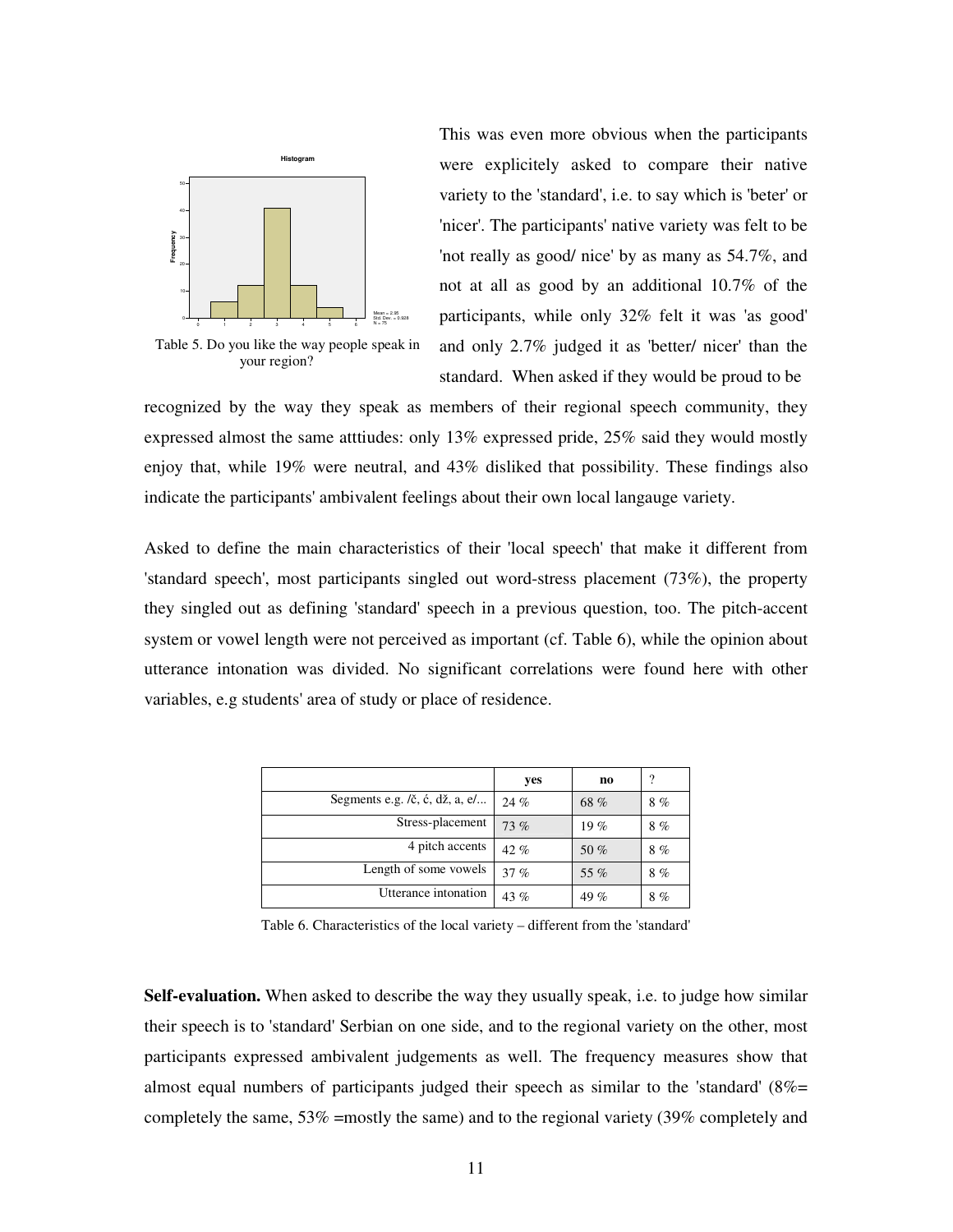27% mostly like the regional variety). Similarly, 25% opted for the mid-point of the scale in the first of these questions, and  $21\%$  in the second. Only 14 % of the participants explicitely described the way they speak as different from the 'standard', and as many participants stated their speach was mostly or completely different from the regional variety. These numbers indicate that our participants, like Holland McBride's (2006) feel 'pulled in two competing directions', and cannot fully identify with one variety or the other, expressing a certain degree of distance towards them both, and not very positive attitudes. As for the characteristics that made their speach different from the standard, they once again singled out stress placement (44%) and to some degree pitch accents (35%) as such distinctive properties.

**Social variation – styles, registres.** As many as 77% of our subjects were not aware of codeswitching in different communicative situations, while only 22% stated they did not speak the same way on every occasion. However, when asked to specify the communicative situations in which they used a more 'standardized' variety and those in which they used their native, 'relaxed' variety, the participants made a clear distinction between more and less formal situations, and socially close or distant interlocutors. Table 7 shows how they ranked 8 communicative situations in terms of the necessity to standardize their speech (situations ranked by mean values, on the scale from 1=yes to 2= no).

| Situations ranked by mean valuess | $1 = yes$ $2 = no$ |
|-----------------------------------|--------------------|
| in class                          | 1.05               |
| with strangers                    | 1.11               |
| in another town                   | 1.31               |
| in public places                  | 1.33               |
| at school, during breaks          | 1.52               |
| at home                           | 1.60               |
| with neighbours                   | 1.68               |
| with friends                      | 1 7 1              |

Table 7. Communicative situations in which speech is 'standardised', ranked by mean values

These results show that, although not aware of that, most participants naturally accomodate their speech and use a more standard variety depending on their judgement about the level of formality and social distance involved in a particular communicative situation. Social factors determined by their perception of in-group solidarity (at home, with neighbours, with friends) and status / power (teachers in class, strangers, people from other towns), as well as their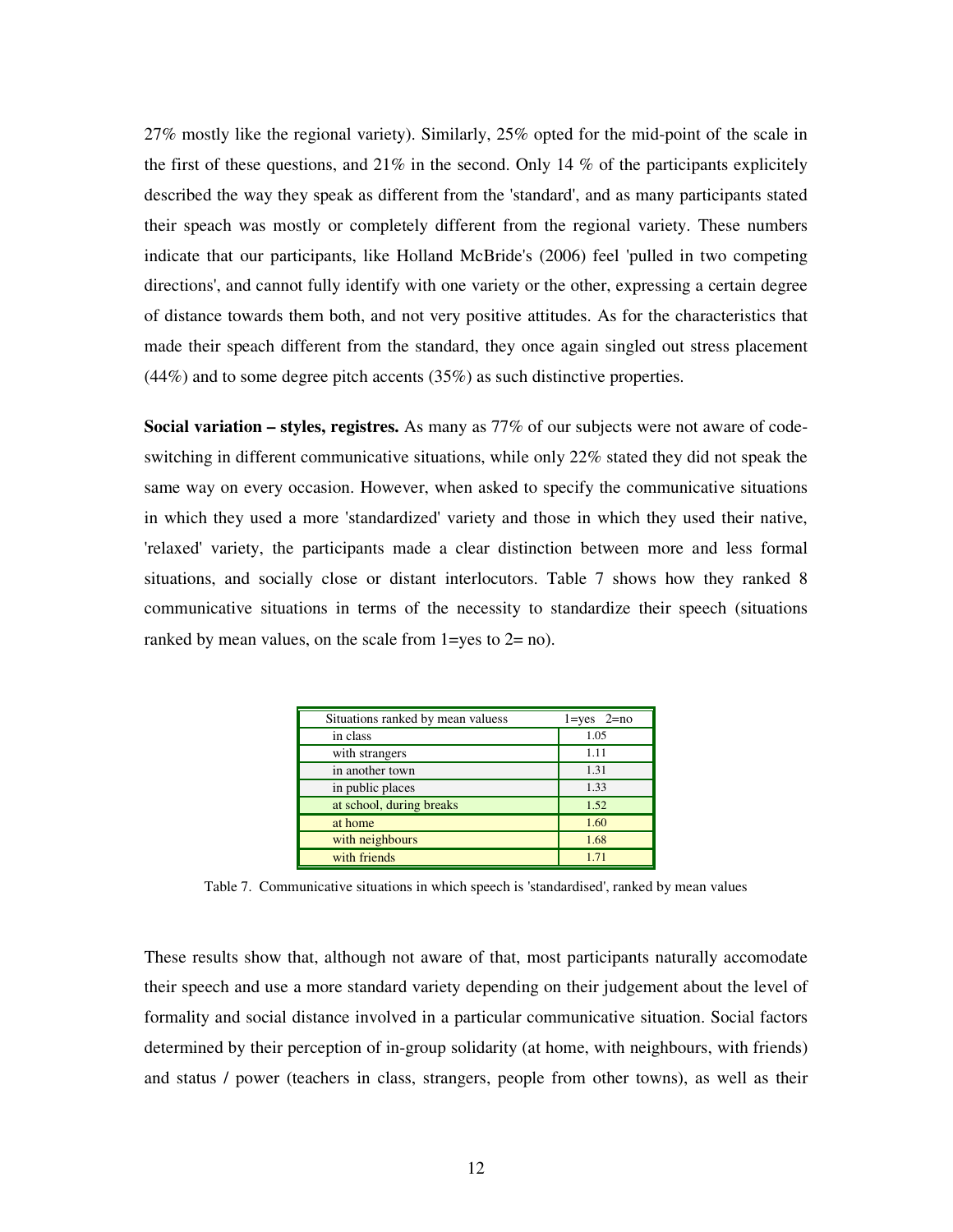perception of the distinction between private and public domains of language usage, are all reflected in their choice of langauge variety.

**Language discrimination**. Relying on previous research, we assumed that our participants, too, would have ambiguous feelings concernig variety switching and the need to standardise their speech on certain occasions. We expected their overtly expressed attitudes and views to be different from the covert attitudes and views expressed indirectly. Indeed, when asked whether they felt comfortable when they accomodated / standardised their speech, 68% of our participants gave a positive answer, and when asked whether they felt any kind of outside, social pressure to standardise their speech, again a great number explicitely stated that it was a matter of their own choice, entirely (43%) or mostly (15%). However, a third of our participants could not express a clear opinion here and opted for the mid-point of the scale (neither natural nor imposed), while only 11% explicitely stated that standardisation was imposed on them, and that they felt social pressure to modify their speech.

When asked to further specify the reasons for standardising their speech in certain situations, our participants again associated 'standard' speech with education i.e. 'correctness' most readily (52%). Table 8 shows the ranking of their answers by the frequency and central tendency measures. Only 5% of the participants associated non-standardised speech clearly with social rejection, but in a more narrowly specified public context (job) 25% recognised the possibility of social rejection. Still, except for possible ridicule, the only aspect of negative social judgement they were aware of was related to the level of education.

| If you didn't standardise your speech, do you Yes<br>think that people woould |       | No      | Mean | St.D  |
|-------------------------------------------------------------------------------|-------|---------|------|-------|
| appreciate you less?                                                          | $5\%$ | $95 \%$ | 1.95 | 1.226 |
| avoid your company?                                                           | $5\%$ | $95 \%$ | 1.95 | L226  |
| think you're stupid?                                                          | 16%   | 84 %    | 1.84 | .369  |
| not choose you for a job?                                                     | 25%   | 75%     | 1.75 | .438  |
| laugh, ridicule you?                                                          | 40%   | 60%     | 1.60 | 1.493 |
| think you are uneducated?                                                     | 52%   | 48 %    | 1.48 | L503  |

Table 8. Social pressure and social rejection

However, when asked explicitely if they thoght that people with a 'better' accent were generally treated better, 32% thought it possible and 41% rejected this possibility, with as many as 27% at the mid-point of the scale, which indicated that, although reluctant to overtly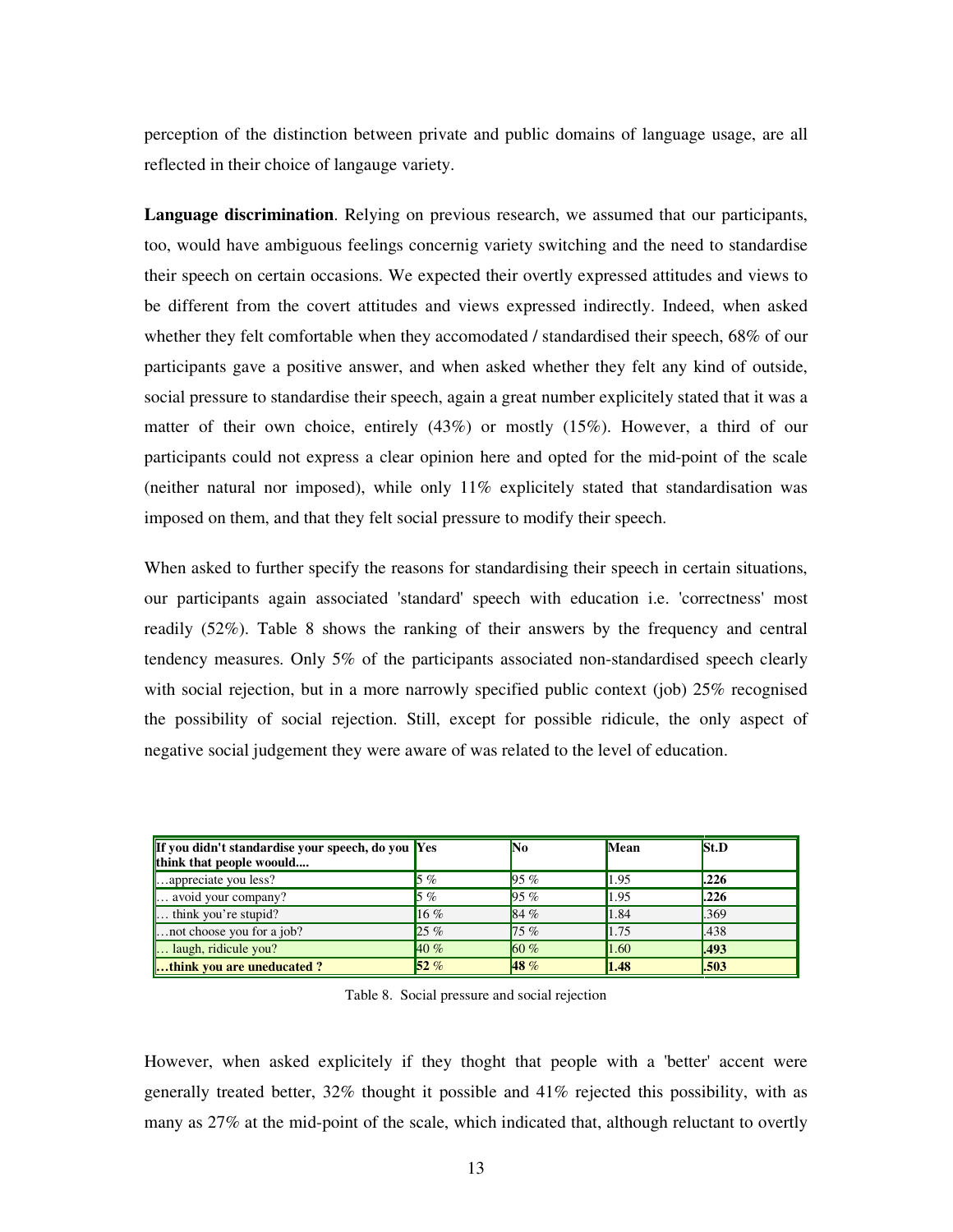state so, they did associate divergence from 'standard' speech as the possible source of social discrimination. At the level of overt attitudes, however, the self-image of our participants supported linguistic tolerance – only 5% of them admitted they were annoyed by other people's different accent, while 76% denied having such feelings.

A completely different picture emerged when we asked the participants if they had ever heard someone ridicule, criticize of make jokes about somebody's speech. As many as 72% participants gave a straightforwardly positive answer, and 15% admitted witnessing that at least sometimes. In addition, 62% of them stated that 'everybody does that', including themselves and their close friends, neighbours, and schoolmates. Once again, the stereotypical status of Southern (29%) and Eastern varieties (14%), including the one spoken in Nis (13%), and the unspecified 'rural speech' (12%) was revealed in the answer to the question about which regional varieties were ridiculed most often. Finally, only 16% of our participants admitted they themselves had been advised to 'lose their accent' if they wanted to do better on certain occasions, and 13% stated it had happened only sometimes, while 45% stated they had never experienced this. The discrepancy between the results here and in the previous group of questions shows clearly that our participants were not able to recognize language discrimination although they had encountered it.

## **Interpretation**

Concerning our first research question, it can be said that the overt attitudes the participant express towards different varieties in general are positive. The participants much more readily associate certain regional varieties (most often northern and central Serbian varieties) with positive than negative evaluations, especially in terms of pleasantness and attractiveness. They more readily associate regional varieties with traits related to solidarity than with those pertaining to social status and power. The association of specific regional varieties with certain solidarity and status traits was completely in accordance with common stereotypes about Southern and Eastern varieties of Serbian and the distinction rural - urban. However, when focusing on the differences between local varieties (including their own) and the standard variety (which they cannot clearly specify in terms of its definign lignuistic properties), they express ambivalent feelings and attitudes towards both their native variety and the standard, and cannot identify completely with either one of them. This is in line with earlier research findings, and indicates that the participants feel their regional variety to be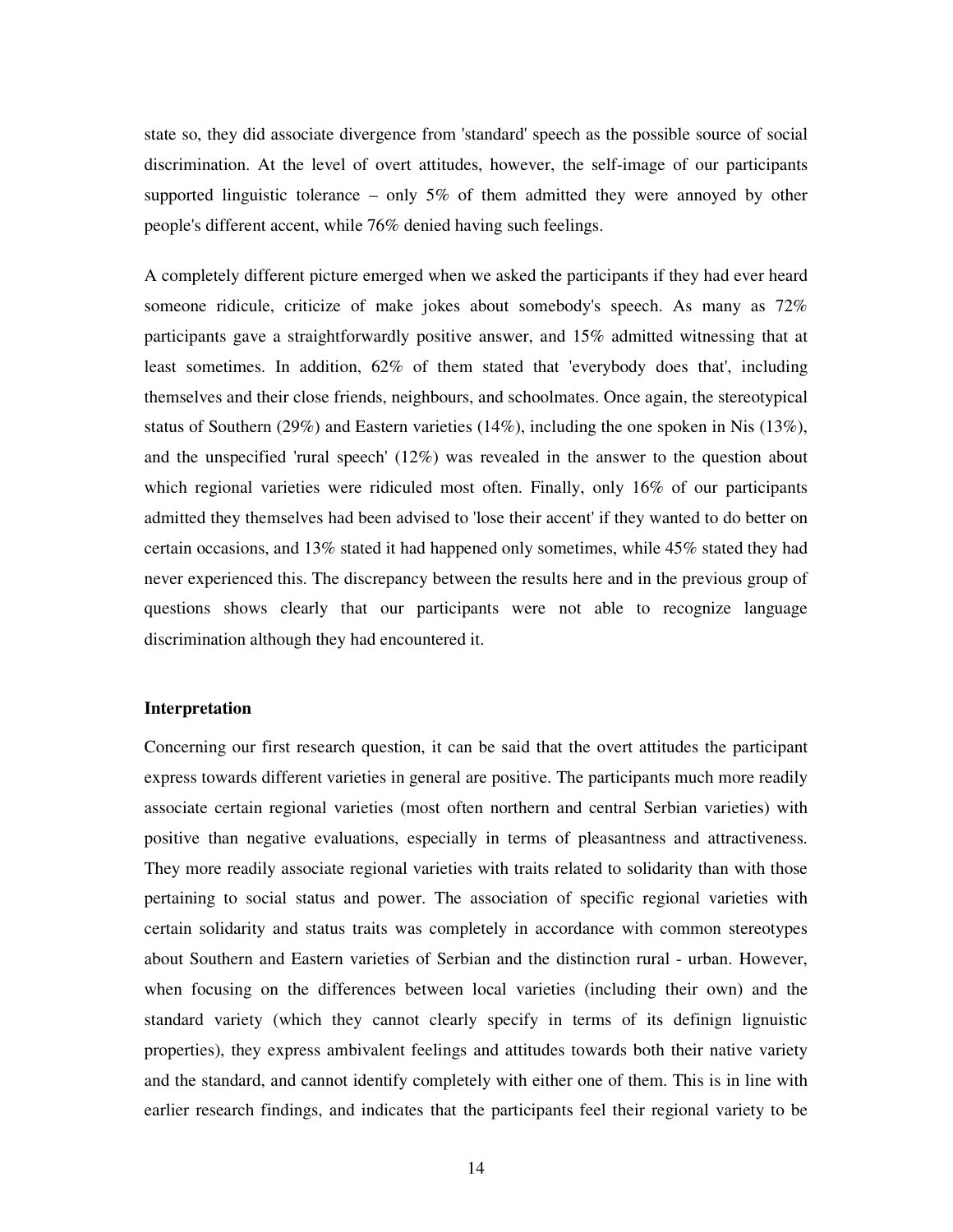inferior compared to the 'high' standard variety, and feel urged to balnace the two varieties. Their feeling that their local variety is 'incorrect' or 'corrupted' may explain why they do not readily recognize it a source of their identiy and pride.

Secondly, with respect to the question of whether their attitudes are grounded in geographical proximity or governed by social factors, our findings show that it is social factors rather than geographical that shape the participants' attitudes. Standard speech is mostly associated with correctness and the speakers' level of education, and not with a certain region, and is perceived as a marker of high status only with respect to 'crrectness' and education.

Thirdly, concerning the ways in which their attitudes influence the participants' social practices, we can say that code-switching between the two varieties, the relaxed local one and the standard one, is a common practice for our participants, although they are not fully aware of this fact. Their choice of the variety depends on the level of formality, and on the perceived social distance and social status of the interlocutor. The participants are not aware of the social pressure to standardize their speech and cannot specify the possible consequences of choosing to use their regional variety on some occasions.

Finally, although they indeed have encountered some forms of langauge discrimination (ridicule, rejection) they do not recognize it, and do not classify certain types of social behaviour as discriminative. This finding is especially important, because it shows that educational institutions should pay much more attention to raising young people's awareness about linguistic discrimination.

# **Conclusion**

The small-scale research presented in this paper has highlighted several important problems. For one thing, it has shown that language attitudes, covert rather than overt, play a very important role in the construction of young people's linguistic, cultural and social identity, and motivate a wide range of their social practices. Secondly, it has shown that the importance of attitudes to different 'standard' and 'non-standard' varieties is still not fully recognized, either by speakers themselves or by education- and language policy makers. This is especially true of teaching langauges which, unlike English, are not in the focus of global attention, and of L1 teaching in many contexts, including Serbian.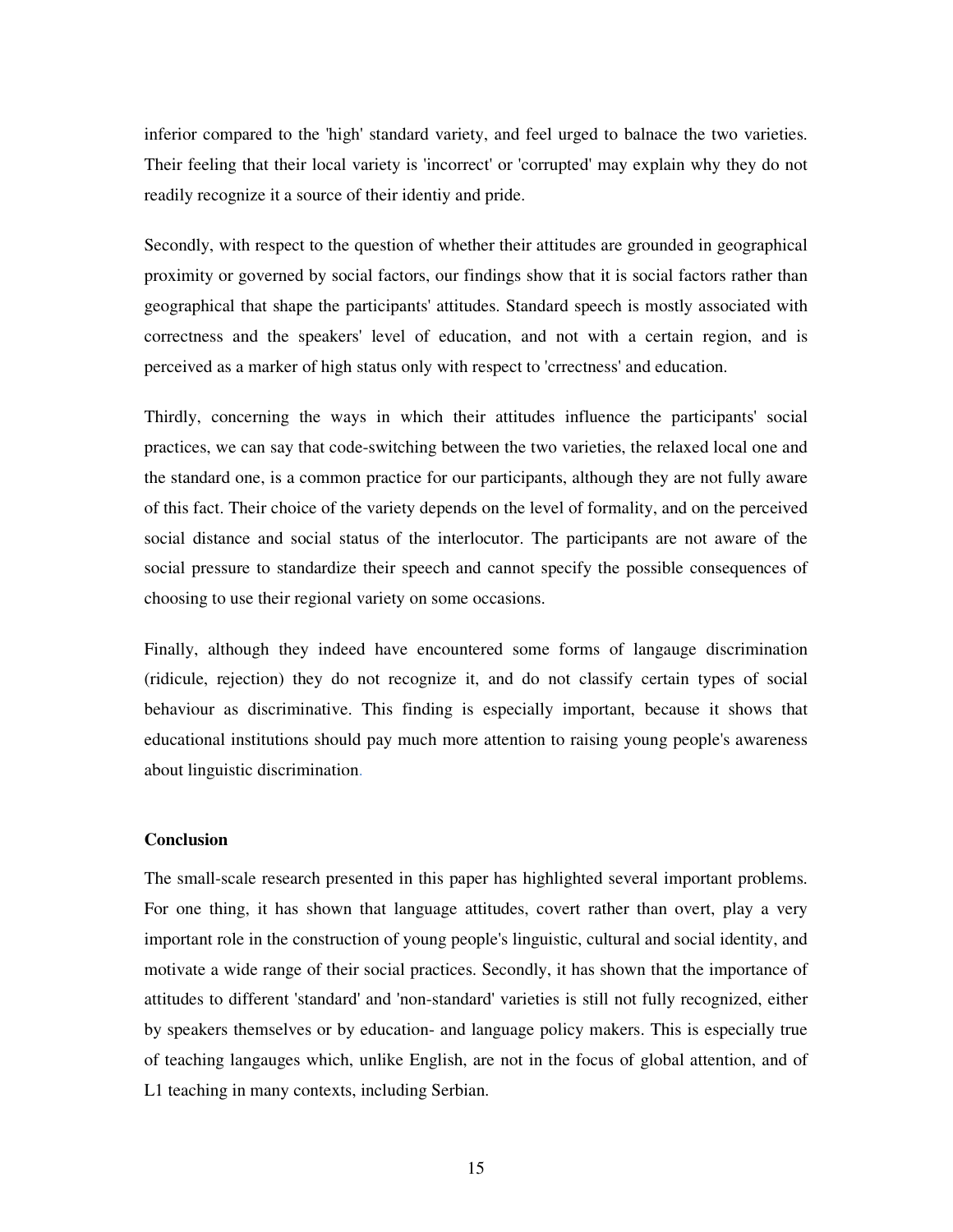Thirdly, it is important to remember that negative attitudes toward varieties different from the 'standard' can easily be encouraged through education, in mother-tongue and foreign langauge teaching alike, unless we try, alonside teaching the 'correct' forms of the langauge, to raise studetns' awareness about the legitimacy and beauty of many other varieties. As often pointed out today, students' communicative competence should be developed beyond mere linguistic competence, to include pragmatic and social competences, and the latter two are rooted in the notion of *social appropriateness.* With respect to langauge varieties, this means that our students should learn that there are no 'correct' and 'incorrect' vareities, and that every variety of the language is appropriate in *some* social contexts and performs certain *functions* for its speakers in certain communicative situations. Being a competent communicator means just being aware of what forms are appropriate in what contexts.

Promoting respect for varieties would not undermine either the educationl system or the 'standard langauge' it strives to sustain. Quite the contrary, promoting the respect for different varieties would promote students' respect for the standard variety, too – as one of the many, and as one that has its specific function in *every* speaker's social life, including their own. Holland McBride summs up this idea beautifully: "People must make their own language choices; as educators, we can only hope to help them develop the awareness that underlies those choices" (Holland McBride, 2006:1).

#### **References**

- Abrams, Dominic amd Michael A. Hogg. "Language Attitudes, Frames of Reference, and Social Identity: A Scottish Dimension". *Journal of Language and Social Psychology*, Vol. 6, No. 3-4, (1987), 201-213.
- Alvarez Veinguer, Aurora & Howard H. Davis. "Building a Tatar elite: Language and national schooling in Kazan". *Ethnicities*, Vol 7(2), (2007), 186–207. Available at http://etn.sagepub.com
- Assaf, Azim S. "Palestinian Students' Attitudes Towards Modern Standard Arabic and Palestinian City Arabic". *RELC Journal* 2001; 32. (2001), 45-60.
- Beckford Wassink, Alicia and Judy Dyer. "Language Ideology and theTransmission of Phonological Change: Changing Indexicality in Two Situations of Language Contact". *Journal of English Linguistics*, Vol. 32 / No. 1, March 2004, 3-30.
- Bergman, Mindy E., Kristen M. Watrous-Rodriguez & Katherine M. Chalkley. "Identity and Language Contributions to and Consequences of Speaking Spanishin the Workplace". *Hispanic Journal of Behavioral Sciences*,Volume 30 Number 1, February 2008, 40-68.
- Block, David and Deborah Cameron (Eds.). *Globalization and language teaching*. London and New York, Routledge, 2002.
- Blommaert, Jan. "Commentary: A sociolinguistics of globalization". *Journal of Sopcioliguistics* 7/4, (2003), 607-623.
- Byram, Michael. "Plurilingual, Multilingual, Pluricultural, Intercultural and Mediation some 'European' Concepts for Discussion". Paper presented at the *International Conference Languages and Cultures in Contact*, Sept. 17-19 2007, University of Montenegro, Institute of foreign Languages, (2007).
- Coupland, Nikolas and Hywel Bishop. "Ideologised values for British Accents". *Journal of Sociolinguistics* 11/1, (2007), 74-93.
- Coupland, Nikolas. "Sociolinguistic prevarication about 'standard English'". *Journal of Socioliguistics* 4/4, (2000), 622-634.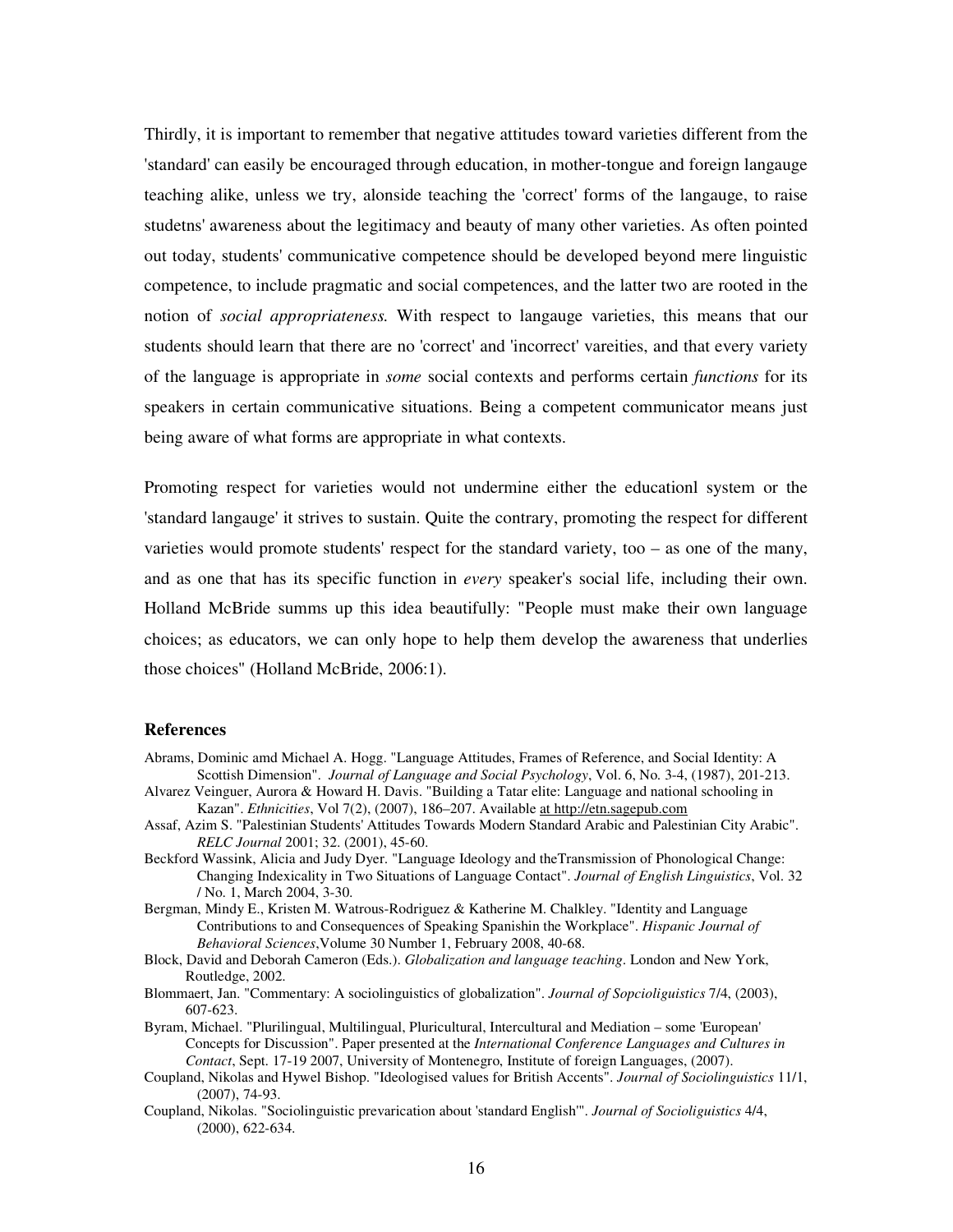Crystal, David. *English as a Global Language,* 2nd ed. Cambridge: Cambridge University Press, 2003.

- Cvetičanin, P. & T. Paunović. "How would you say in in Serbian, Professor Higins?", paper presented at the *8th European Sociological Association Conference, Conflict, Citizenship and Civil Society*, September 3.-6. 2007. Glasgow, UK. Conference program available at: http://www.esa8thconference.com/fileuploads/ESAProgrammeBook.pdf
- Cvetičanin, Predrag. *Kulturne potrebe, navike i ukus gradjana Srbije i Makedonije*. Niš: Odbor za građansku inicijativu i European Cultural Foundation, 2007.
- Daniels, H.A. "Nine ideas about language". In V. Clark, P.A. Eschholz and A.F. Rosa (Eds). *Language:*  Readings in language and culture. 6<sup>th</sup> ed., New York: St. Martin's Press, (1998), 46-60.
- Dundes, Lauren & Bill Spence, "If ida known: The speaker versus the speech in judging black dialect, Teaching Sociology". *ProQuest Education Journals,* Jan 2007; 35, 1, 85-98.
- Edwards, J. *Multilingualism*. London: Routledge, 1994.
- Eriksen, Thomas Hylland. *Key Concepts: Globalization*. Oxford: Berg. *Introduction.* Retrieved February 6th 2007. from http://folk.uio.no/geirthe/Globalization.html
- Fairclough, N. *Language and power*. London: Longman, 1989.
- Ferguson, C. *Epilogue: Diglossia revisited*. *SWJL 10*(1), (1991), 214-234.
- Filipović Jelena, Julijana Vučo, Ljiljana Đurić. "Critical review of language education policies in compulsory primary and secondary education in Serbia". *Current Issues in Language Planning*: Vol. 8:1, (2007), 222-242.
- Filipović, Jelena. "Ideološki aspekti politike i planiranja nastave jezika". u: J. Vučo (ed.) *Savremene tendencije u nastavi jezika i književnosti*. Beograd: Filološki fakultet, (2007), 375-385.
- Fought, C. "California students' perceptions of, you know, regions and dialects?" In D. Long and D. Preston (eds.), *Handbook of Perceptual Dialectology*, vol. 2. Amsterdam: Benjamins, (2002), 113–34.
- Garrett, Peter. "Language attitudes and sociolinguistics". *Journal of Sociolinguistics*, Volume 5, Issue 4, (2001), 626-631.
- Garrett, Peter , Nikolas Coupland and Angie Williams. *Investigating Language Attitudes: Social Meanings of Dialect, Ethnicity and Performance*. Cardiff: University of Wales Press, 2003.
- Giles, H. and N. Coupland. *Language: Context and Consequences*. London: Taylor & Francis, 1991.
- Held, David . "Globalisation: the dangers and the answers". In *OpenDemocracy*, May 2004. Retrieved May 24th 2006. from http://www.opendemocracy.net/articles/
- Held, David, Anthony McGrew, David Goldblatt and Jonathan Perraton. *Global Transformations, Politics, Economics and Culture*, Palo Alto: Polity and Stanford University Press, 1999.
- Heller, Monica. "Globalization, the new economy and the commodification of langauge and identity". *Journal of Sociolinguistics*, 7/4, (2003), 473-492.
- Hiraga, Yuko. "British attitudes towards six varieties of English in the USA and Britain". *World Englishes*, Vol. 24, No. 3, (2005), 289–308.
- Holland McBride, Kristina. *Roots and Wings: Language attitudes of professional women native to the Blue Ridge Mountains of North Carolina*. Doctoral thesis, School of Graduate Studies and Research, Indiana University of Pennsylvania, December 2006.
- Hudson, R.A. *Sociolinguistics*. 2nd Ed. Cambridge: Cambridge University Press, 1996.
- Ihemere, Kelechukwu Uchechukwu. "An Integrated Approach to the Study of Language Attitudes and Change in Nigeria: The Case of the Ikwerre of Port Harcourt City". In *Selected Proceedings of the 36th AnnualConference on African Linguistics*, ed. Olaoba F. Arasanyin and Michael A. Pemberton, 194- 207. Somerville, MA: Cascadilla Proceedings Project. www.lingref.com, document #1424, 2006.
- Kachru, Braj B. "World Englishes and Culture Wars", 1998. The paper retrieved November 2006 from http://www.sfaa.gov.hk/doc/en/scholar/seym/4\_Kachru.doc.
- Labov, W. "The recent history of some dialect markers on the island of Martha's Vineyard". In L. Davis, Editor, *Studies presented to Raven McDavid*. Tuscaloosa: University of Alabama, 1972.
- Ladegaard, H. "National stereotypes and language attitudes: the perception of British, American and Australian language and culture in Denmark". *Language and Communication* 18, (1998), 251–74.
- Lawson, Sarah. "Identity, Langauge Use and Attitudes: Some Sylheti-Bangladeshi Data from London, UK". *Journal of Language and Social Psychology*, Vol. 23, No. 1, (2004), 49-69.
- Lippi-Green, Rosina. *English with an accent: Language, ideology, and discrimination in the United States*. New York: Routledge, 1997.
- Lo, Adrienne. "Codeswitching, speech community membership and the construction of ethic identity". *Journal of Sociolinguistics* 3 / 4, (1999),461-479.
- Macafee, C. *Traditional Dialect in the Modern World: A Glasgow Case Study*. Edinburgh: Edinburgh University Press, 1994.
- Mann, Robin. "Negotiating the politics of language: Language learning and civic identity in Wales". *Ethnicities*, Vol 7(2), (2007), 208–224.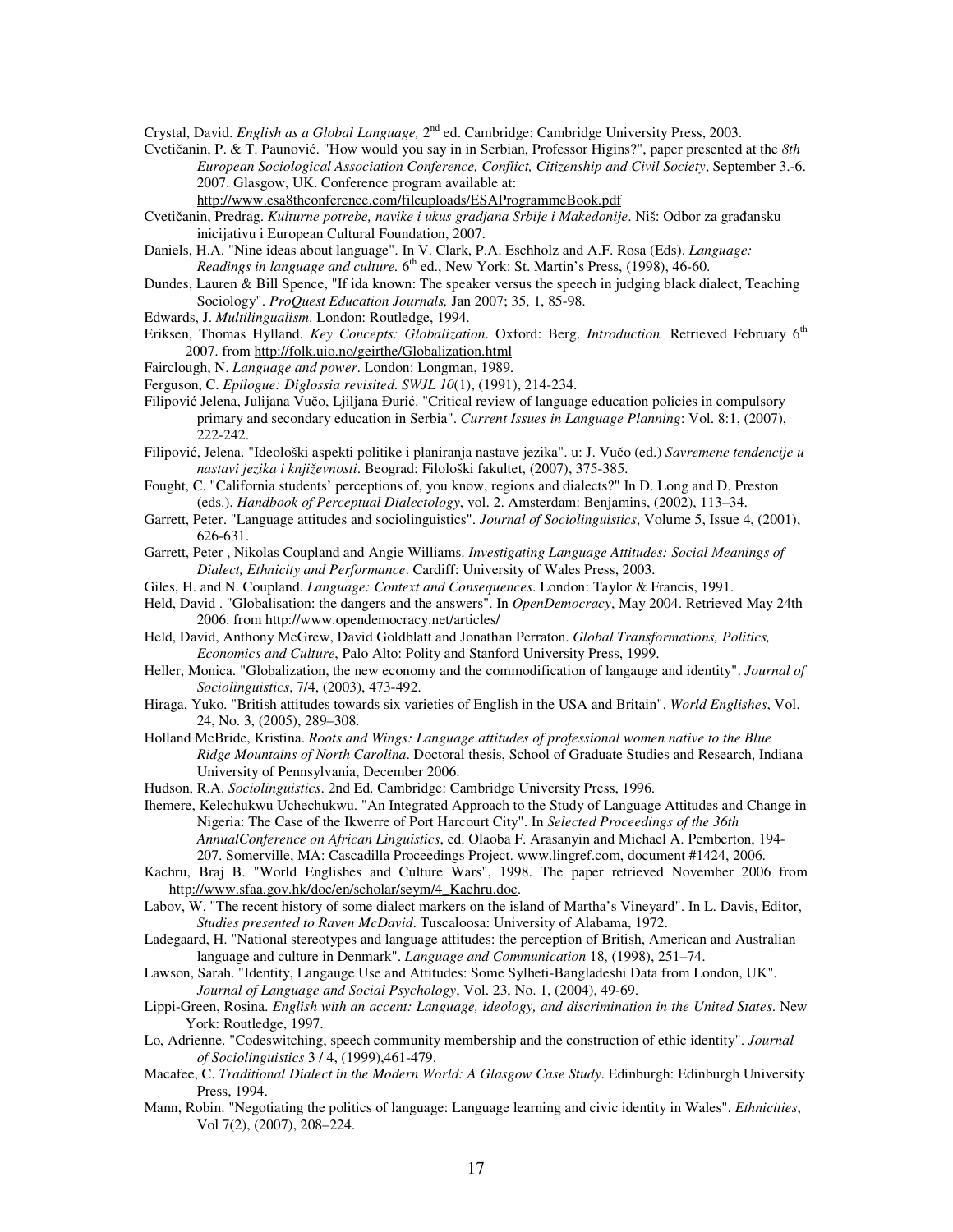Martínez-Roldán, Carmen & Maláve Guillermo. "Language ideologies, mediating literacy and identity in bilingual contexts". *Journal of Early Childhood Literacy*, Vol 4(2), (2004), 155–180.

- McKenzie, Robert. *A Quantitative Study of the Attitudes of Japanese Learners towards Varieties of English Speech: Aspects of the Sociolinguistics of English in Japan*. Unpublished PhD Thesis, School of Philosophy, Psychology and Language Sciences, the University of Edinburgh, 2007.
- McKenzie, Robert. "Social factors and non-native attitudes towards varieties of spoken English: a Japanese case study"*. International Journal of Applied Linguistics*, Vol. 18, No. 1, (2008), 63-88.
- McKirnan, David J. & Else V. Hamayan. "Speech Norms and Attitudes Toward Outgroup Members: A Test of a Model in a Bicultural Context". *Journal of Language and Social Psychology*, Vol. 3, No. 1, (1984), 21- 38.
- Migge, Bettina. "Code-switching and social identities in the Eastern Maroon community of Suriname and French Guiana". *Journal of Sociolinguistics* 11/1, (2007), 53–73.
- Milroy, L. "The social categories of race and class: language ideology and sociolinguistics". In N. Coupland, S. Sarangi & C.N. Candlin (eds.), *Sociolinguistics and Social Theory*. London: Routledge, (2001), 16–39.
- Milroy, L. "Standard English and language ideology in Britain and the United States". In T. Bex and R.J. Watts (eds.), *Standard English: The Widening Debate*. London: Routledge, (1999), 173–206.
- Ng, S. H., & Bradac, J. J. *Power in language: Verbal communication and social influence*. Newbury Park, CA: Sage, 1993.
- Ng, Sik Hung. "Language-Based Discrimination: Blatant and Subtle Forms". *Journal of Language and Social Psychology*, Volume 26, Number 2, June 2007, 106-122
- Ogbu, John U. "Beyond Language: Ebonics, Proper English, and Identity in a Black-American Speech Community". *American Educational Research Journal*, Summer 1999, vol. 36, No. 2, (1999), 147-184.
- Patrick, P.L. "Dialectology and dialect geography". Notes for LG 232. *Sociolinguistics*, 2007-2008, Retrieved Jan., 2008. from http://courses.essex.ac.uk/lg/lg232/DialectologySum.htm
- Paunović, Tatjana. "Jezik u procepu između tradicije i globalizacije". U Simić, R., D. Ivanić i M. Kovačević, ur., *Srpski jezik i društvena kretanja*, Filološko-umetnički fakultet u Kragujevcu, Knjiga I. Kragujevac: Skupština grada, Univerzitet, Filološko-umetnički fakultet, (2007 a), 317-357.
- Paunović, Tatjana. "Jezik i identitet: Život između dva jezika". U Zborniku *Anglistika danas*. Niš: Filozofski fakultet Univerziteta u Nišu, (2007b), 21-37.
- Phillipson, Robert. "English and the world's languages". In *Humanising Language Teaching,*Year 3; Issue 6; November 2001. Retrieved February 2007. from http://www.hltmag.co.uk/nov01/sart1.htm
- Phillipson, Robert. "Response". *World Englishes* 23 (2), (2004), 333–334.
- Ray, George, B., and Christopher J. Zahn. "Language attitudes and Speech Behaviour:New Zealand English and Standard American English". *Journal of Language and Social Psychology*, Vol. 18 No. 3, September 1999, 310-319.
- Reid, S. A., and S. H. Ng. "Language, power and intergroup relations". *Journal of Social Issues*, 55, (1999), 119- 139.
- Robertson, Roland. "Glocalization: Time-Space and Homogeneity-Heterogeneity". In M. Featherstone, S. Lash, and R. Robertson (eds.), *Global Modernities*. London: Sage, (1995), 25-44.
- Robertson, Roland. "Globality, Globalization and Transdisciplinarity". *Theory, Culture & Society*, 13 (4), (1996), 127-132.
- Scott Shenk, Petra. "'I'm Mexican, remember?' Constructing ethnic identities via authenticating discourse", *Journal of Sociolinguistics* 11/2, (2007), 194–220.
- Tajfel, H. *Human groups and social categories*. Cambridge: Cambridge University Press, 1981.
- Thompson, Linda. "Policy for Language Education in England: Does less mean more?". *RELC Journal* 2004, 35; 83. Retrieved from http://rel.sagepub.com/cgi/content/abstract/35/1/83
- Trudgill, Peter. *Sociolinguistics: An introduction to language and society.* NY: Penguin, 1983.
- Weisman, Evelyn Marino. "Bicultural Identity and Language Attitudes: Perspectives of Four Latina Teachers", *Urban Education* 2001, 36, 203 -233.
- Wellman, Barry. "Little Boxes, Glocalization, and Networked Individualism". In *Digital Cities II*, Makoto Tanabe, Peter van den Besselaar, and Toru Ishida (Eds.). Berlin: Springer-Verlag, (2002), 11-25.
- Wolfram, Walt and D. Christian. *Dialects and education: Issues and answers.* Englewood Cliffs, NJ: Prentice-Hall/Regents, 1989.
- Wolfram, Walt. *A sociolinguistic description of Detroit Negro speech.* Washington, DC: Center for Applied Linguistics, 1969.
- Wolfram, Walt , Carolyn Temple Adger, and Donna Christian. "Dialects in Schools and Communities". *TESL-EJ*, vol. 4, No. 1, R-14, July 1999. Retrieved from http://tesl-ej.org/ej13/r14.html
- Wolfram, Walt. "Language diversity and the public Interest". In Kendall King, Natalie Schilling-Estes, Jia Jackie Lou, and Barbara Soukup (eds.), *Sustaining Linguistic Diversity: Endangered and Minority Language and Language Varieties*. Washington, DC: Georgetown University Press, (2008), 187-202.